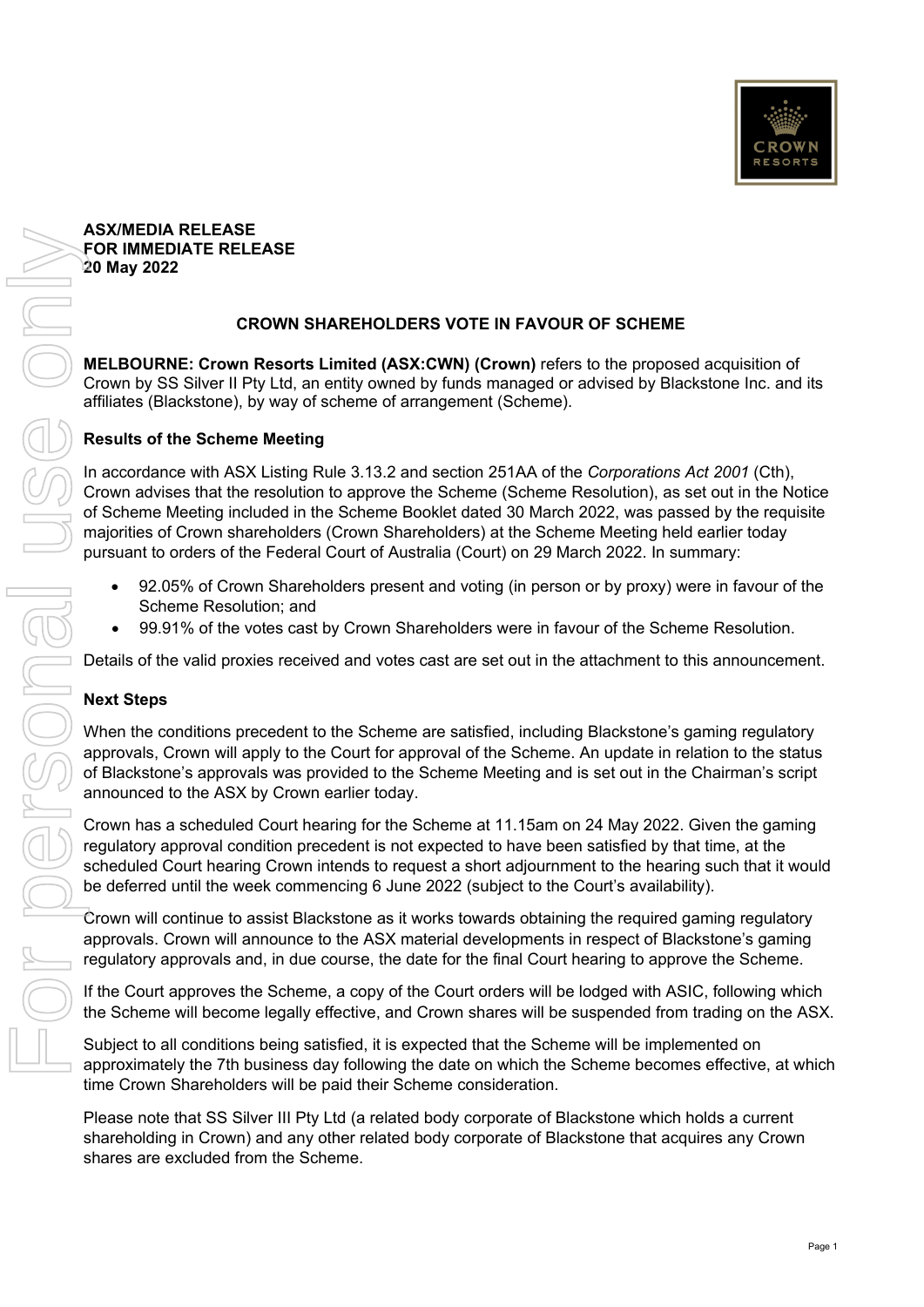# **ENDS**

This announcement was authorised for release by the Crown Board.

Investor and Analyst Enquiries – Matthew Young, Investor Relations, 03 9292 8848.

Media Enquiries – Natasha Stipanov, Corporate Affairs, 03 9292 8671.

# **COPIES OF RELEASES**

Copies of previous media and ASX announcements issued by Crown are available on Crown's website